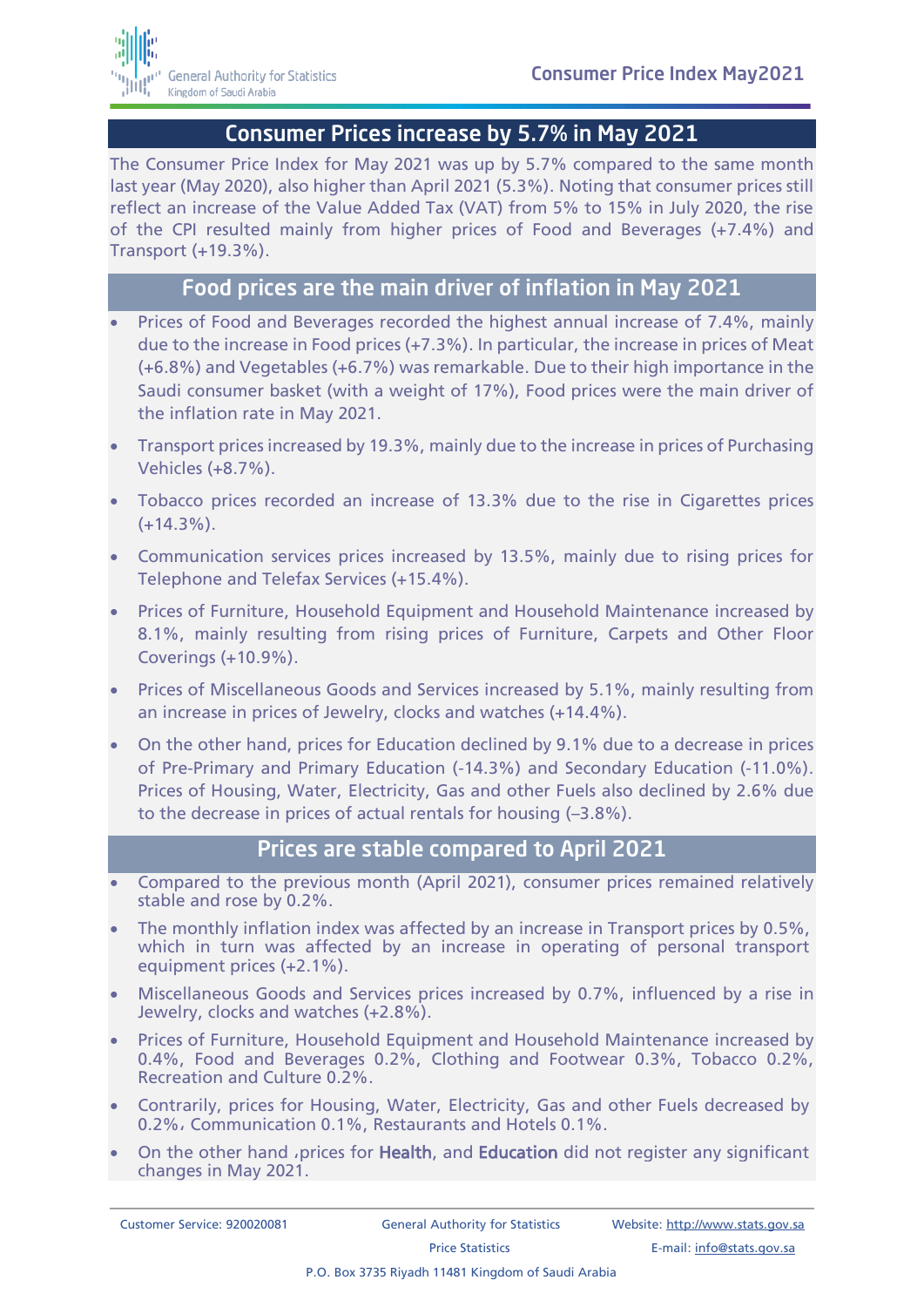

## Methodology

The Consumer Price Index (CPI) measures the prices paid by consumers for a fixed basket of goods and services consisting of 490 items. This basket resulted from the Expenditure and Income Survey conducted in 2018, according to which the items and their weights were determined. The respective prices are collected through field visits to points of sale. The CPI statistics are published on a monthly basis.

| Annual and Monthly Change in CPI by Main Expenditure Category,<br><b>May 2021</b> |                                               |                   |
|-----------------------------------------------------------------------------------|-----------------------------------------------|-------------------|
| <b>Expenditure Category</b>                                                       | *Percent change in<br>May<br>2021 compared to |                   |
|                                                                                   | <b>May 2020</b>                               | <b>April 2021</b> |
| <b>GENERAL INDEX</b>                                                              | 5.7                                           | 0.2               |
| <b>FOOD AND BEVERAGES</b>                                                         | 7.4                                           | 0.2               |
| <b>TOBACCO</b>                                                                    | 13.3                                          | 0.2               |
| <b>CLOTHING AND FOOTWEAR</b>                                                      | 5.9                                           | 0.3               |
| HOUSING, WATER, ELECTRICITY, GAS AND OTHER FUELS                                  | $-2.6$                                        | $-0.2$            |
| FURNISHINGS, HOUSEHOLD EQUIPMENT AND<br><b>MAINTENANCE</b>                        | 8.1                                           | 0.4               |
| <b>HEALTH</b>                                                                     | 3.2                                           | 0.0               |
| <b>TRANSPORT</b>                                                                  | 19.3                                          | 0.5               |
| <b>COMMUNICATION</b>                                                              | 13.5                                          | $-0.1$            |
| <b>RECREATION AND CULTURE</b>                                                     | 4.9                                           | 0.2               |
| <b>EDUCATION</b>                                                                  | $-9.1$                                        | 0.0               |
| <b>RESTAURANTS AND HOTELS</b>                                                     | 8.2                                           | $-0.1$            |
| PERSONAL GOODS AND SERVICES                                                       | 5.1                                           | 0.7               |